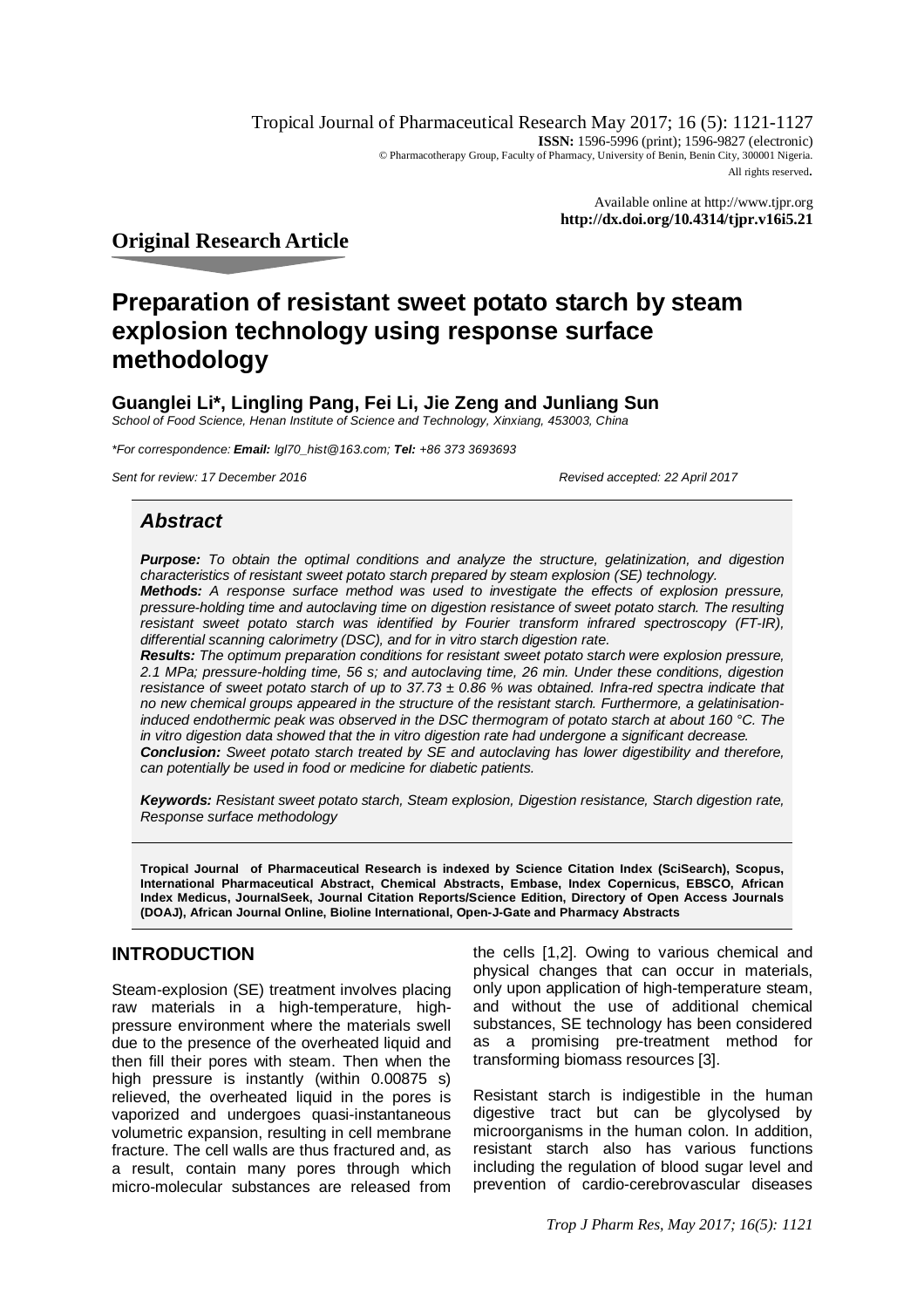and colorectal cancer. As a new-type of functional food material with low calorific value, resistant starch has been a research focus for those interested in protective food development [4,5].

Based on a single factor experiment, the influences of various factors, including explosion pressure, pressure-holding time, and autoclaving time, on the digestion-resistance characteristics were studied by using a response surface analysis (RSA). The preparation technology used for the resistant sweet potato starch via SE technology was optimised. The structure, gelatinisation, and digestibility characteristics of the resulting resistant sweet potato starch were measured by using infrared spectroscopy, differential scanning calorimetry, and *in vitro* digestion.

By doing so, the authors attempted to provide references for the production and popularisation of sweet potato starch with high-level antidigestion characteristics in a medicinal context.

# **EXPERIMENTAL**

#### **Materials**

Sweet potato starch was purchased from Agriculture Development Limited Company, Hezai, Henan; α-amylase and glucoamylase were provided by Fuyuan Biological Science and Technology Limited Company, Zhengzhou, Henan. The other chemicals were of analytical grade.

#### **Preparation of resistant sweet potato starch by SE technology**

Sweet potato starch (200 g) was added to a cylinder (QBS-80-type test-bed for steamexplosions, Zhengdao Heavy Machinery Factory, Hebi, Henan Province, China). After covering the cylinder with a lid, high-temperature saturated seam was pumped into the cylinder to increase the pressure to 1.2 MPa. After holding for 40 s, the pneumatic valve was opened for 0.00875 s to relieve the pressure and explode the materials. Finally, the materials extruded from the cylindrical cavity were collected [6]. Sweet potato starch samples pre-treated by SE technology were suspended in water (1:3.5, w/v), and autoclaved at 121 °C for 30 min. Then, the samples were cooled and stored at 4 °C in a refrigerator for 24 h. After being dried at 80 °C, the samples were ground to a fineness enabling them to pass through a 200 μm square aperture sieve [7].

#### **Measurement of starch digestion resistance**

Starch digestion resistance was measured according to Goni *et al* [8] and Li *et al* [9]. The reducing sugar content of the samples was determined by 3, 5-dinitrosalicylic acid (DNS) method [10]. Starch digestion resistance (*R*) was calculated as shown in Equation 1.

R = (RS/SD)100 …………………………. (1)

where RS is the resistant starch content, and SD is the sweet potato total starch content.

#### **Single-factor experiment**

The effects of the five reacting factors (explosion pressure, explosion time, sample starch content, autoclaving time, and cooling time) on the digestibility of sweet potato starch were studied by single factor experiment design. Each treatment was conducted three times and the mean value calculated.

#### **Response surface experiment**

The response surface experiment for the three factors at their three levels was designed by Design-Expert (Version 7.1.3) software according to the method in Li *et al*. [11]. Starch digestion resistance was used as the response value. The model can be expressed as a quadratic polynomial, a least-squares, or best-fit equation (see Equation 2).

$$
Y = b_0 + \sum_{n=1}^{3} b_n x_n + \sum_{n=1}^{3} b_{nn} x_n^2 + \sum_{n=m-1}^{3} b_{nm} x_n x_m \cdots \cdots (2)
$$

where *Y* is the response value;  $b_0$ ,  $b_n$ ,  $b_{nn}$ , and *b*<sub>nm</sub> refer to the coefficients,  $x_n$ ,  $x_m$  ( $n \neq m$ ) are the coded values of the independent variable. The goodness-of-fit of the polynomial was expressed by its coefficient of determination *R* 2 . Its statistical significance was tested by *F*-test. Design-Expert (Version 7.1.3) software was used for the analysis of variance [12].

### **Fourier transform infrared spectroscopy (FT-IR)**

FT-IR (Nicolet 470; Perkin Elmer Inc., Waltham, MA, USA) was used to determine the structure of the sweet potato starch according to the method described in Marzieh *et al* [9].

#### **Differential scanning calorimetry (DSC)**

Differential scanning calorimeter (DSC, TA instruments Waters LLC, New Castle, DE, USA) equipped with a thermal analysis data station,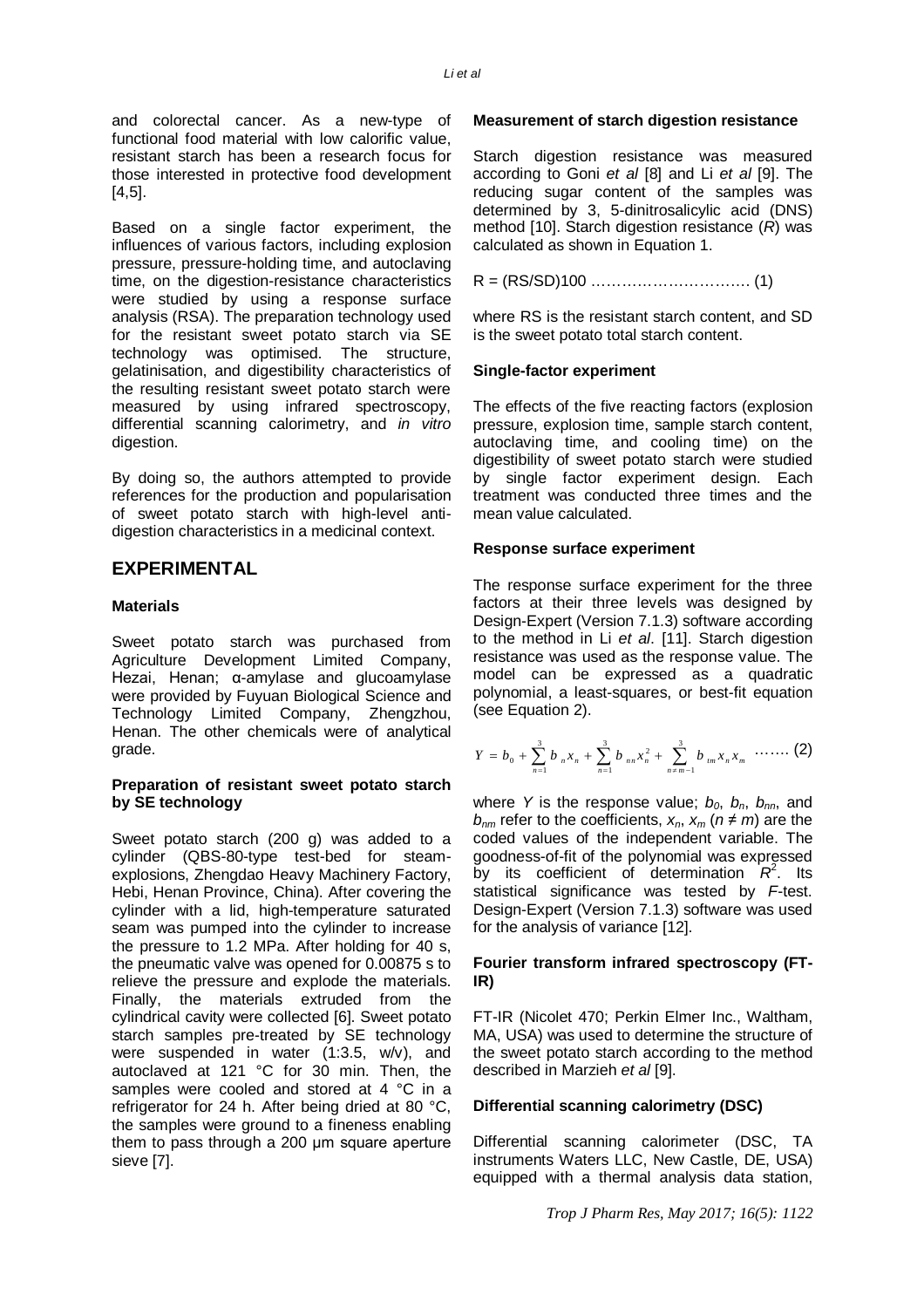was used to determine the thermal properties of the starch according to the method adopted by Marzieh *et al* [9].

#### **Determination of starch digestion rate**

The starch digestion rate was measured by the method described by Li *et al* [11]. The reducing sugar content was determined by DNS method and the starch hydrolysis rate (*S*) was calculated by using Equation 3 (after Zabidi *et al* [13]).

Starth hydrolysis rate (
$$
\% = \frac{G_x \times 25 \times 0.9}{200} \times 100
$$
. (3)

where *G<sup>t</sup>* denotes the glucose content after conducting amylase hydrolysis for *t* minutes.

#### **Statistical analysis**

Statistical analysis was carried out using DPS 7.05 software (Zhejiang University, Hangzhou, China). All measurements were repeated three times and mean  $\pm$  standard deviation data were presented. Statistical comparisons were carried out using the Dixon test, and  $p < 0.05$  was considered statistically significant.

# **RESULTS**

#### **Single factor experimental data**

The following conditions were applied (except to research objective itself): an explosion pressure of 2.0 MPa, a pressure-holding time of 60 s, a starch samples content of 25 %, an autoclaving time of 30 min, and a cooling time of 24 h. Table 1 showed the results thus obtained.

The starch digestion resistance (*R*) of sweet potato starch increased with increasing explosion pressure, pressure-holding time, and starch content. However, when the SE pressure, holding time, and starch content separately exceeded 2.0 MPa, 60 s, and 30 %, the *R* value was maximised. With increased autoclaving and cooling time, the indigestibility of sweet potato starch increased, however, when the autoclaving time reached 30 min, and the cooling time was

24 h, the rate of increase of starch indigestibility decreased.

#### **Response surface analysis**

According to the single factor experiment results, and considering the starch digestion resistance and economic cost, the mid-levels of each independent variable in this response surface experiment were set as follows: explosion pressure 2.0 MPa, pressure-holding time 60 s, and autoclaving time 30 min. The three influence factors were represented by:  $X_1$ ,  $X_2$ , and  $X_3$ , respectively. The low, middle, and high, experimental levels of each independent variable were separately coded as: -1, 0, and 1 (see Table 2).

The experiment design followed typical protocols for a central combination of response surface methodologies. Each treatment was replicated three times, and the average value was obtained. The design of the experiments is summarised in Table 3.

A multiple regression analysis was performed according to the experimental data by using Design-Expert software: a quadratic regression equation with starch digestion resistance as its objective function was acquired.

| $Y = -92.7087 + 102.0044 \times X_1 + 0.1816 \times X_2 +$                                    |  |
|-----------------------------------------------------------------------------------------------|--|
| $1.2272 \times X_3 + 0.2184 \times X_1 X_2 - 0.4531 \times X_1 X_3 +$                         |  |
| $0.0132$ x $X_2X_3$ $-$ 24.2574x $X_1^2$ $-$ 0.0088x $X_2^2$ $-$                              |  |
| $0.0193 \times X_3^2$<br>$\cdots \cdots \cdots \cdots \cdots \cdots \cdots \cdots \cdots (4)$ |  |

The regression analysis revealed that the starch digestion resistance of the sweet potato starch was significantly influenced by explosion pressure. Variance analysis showed that the lack of fit  $(F = 0.2540)$  of the test to the regression equation was insignificant, indicating that those unknown factors exerted a negligible influence on the experimental results (Table 4).

In addition, the regression equation was statistically significant (*p* < 0.01). There was 98.88 % of the fluctuation ( $R^2 = 0.9888$ ) of the

| <b>SE</b><br>pressure<br>(MPa) | R<br>(%) | <b>Holding</b><br>time (S) | R<br>(%) | <b>Starch</b><br>content<br>(%) | R<br>(%) | Autoclaving<br>time (min) | R<br>(%) | Cooling<br>time (h) | (%)   |
|--------------------------------|----------|----------------------------|----------|---------------------------------|----------|---------------------------|----------|---------------------|-------|
| 0                              | 7.36     |                            | 7.36     | 15                              | 26.36    | 10                        | 19.22    | 6                   | 20.34 |
| 1.2                            | 17.85    | 20                         | 15.81    | 20                              | 31.55    | 20                        | 28.93    | 12                  | 26.04 |
| 1.6                            | 25.27    | 40                         | 26.53    | 25                              | 34.15    | 30                        | 35.43    | 18                  | 31.59 |
| 2.0                            | 34.18    | 60                         | 34.55    | 30                              | 33.48    | 40                        | 36.56    | 24                  | 35.19 |
| 2.4                            | 29.13    | 80                         | 28.46    | 35                              | 31.20    | 50                        | 36.89    | 30                  | 36.59 |

**Table 1:** Single-factor experiment protocols and results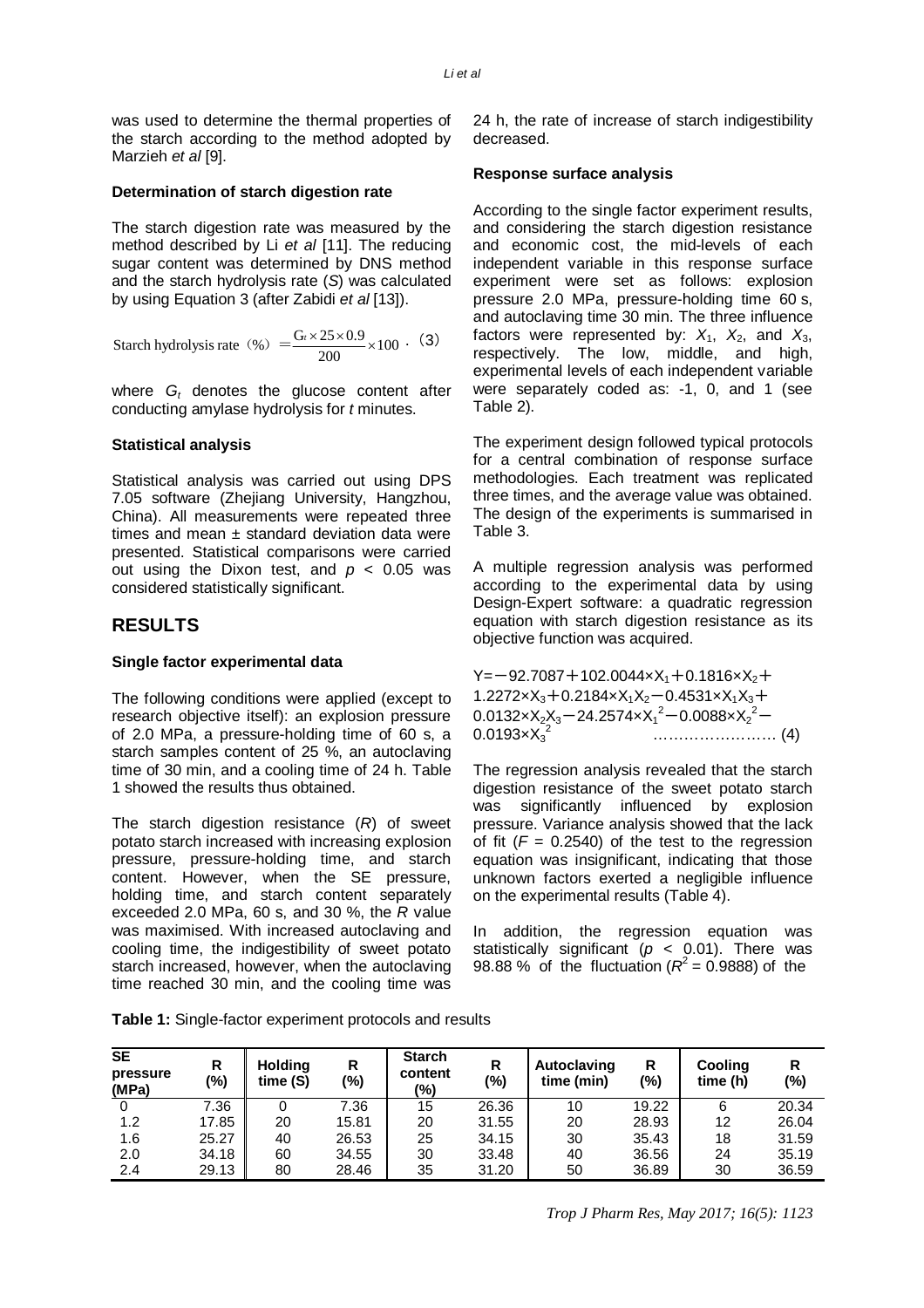**Table 2:** Variables and their levels for central composite design

| Variable               | Symbol          | Coded-variable level |     |    |  |
|------------------------|-----------------|----------------------|-----|----|--|
|                        |                 | -                    |     |    |  |
| SE pressure (MPa)      |                 |                      | 2.0 |    |  |
| Holding time (S)       | $\mathcal{N}_2$ | 40                   | 60  | 80 |  |
| Autoclaving time (min) | ΛЗ              | 20                   | 30  | 40 |  |

**Table 3:** Central composite design arrangement and response

| Run |                | Variable level | Response |       |
|-----|----------------|----------------|----------|-------|
|     | $\mathsf{X}_1$ | $X_2$          | $X_3$    | (R %) |
| 1   | 2.0            | 40             | 40       | 30.79 |
| 2   | 2.4            | 60             | 40       | 25.56 |
| 3   | 2.0            | 60             | 30       | 35.15 |
| 4   | 2.0            | 60             | 30       | 36.82 |
| 5   | 1.6            | 40             | 30       | 28.63 |
| 6   | 2.0            | 80             | 20       | 30.25 |
| 7   | 2.4            | 80             | 30       | 31.81 |
| 8   | 2.0            | 60             | 30       | 35.74 |
| 9   | 1.6            | 60             | 40       | 28.74 |
| 10  | 1.6            | 80             | 30       | 27.32 |
| 11  | 2.4            | 40             | 30       | 29.86 |
| 12  | 2.0            | 80             | 40       | 33.05 |
| 13  | 2.4            | 60             | 20       | 31.44 |
| 14  | 1.6            | 60             | 20       | 28.66 |
| 15  | 2.0            | 40             | 20       | 29.93 |

response value (starch digestion resistance) explained by changes in the selected variables (*i.e*., explosion pressure, pressure-holding time, and autoclaving time). Hence, the regression equation represented a good fit to the chosen

**Table 4: ANOVA for the fitted model** 

experimental conditions with acceptably low test errors.

#### **Response surface plots**

The response surface and contour plots charted using Design-Expert software showed the influence of each factor on the digestion resistance of starch. From Figure 1, the influence of the interaction of explosion pressure and holding time and their combined effects on the indigestibility of sweet potato starch was demonstrated.

From Figure 1, when the autoclaving time was at its mid-level value of 30 min, the interaction of the SE pressure and holding time was apparent. Moreover, the digestion resistance of the sweet potato starch increased with increasing SE pressure within the range from 1.6 MPa to 2.2 MPa; however, when the explosion pressure exceeded 2.2 MPa, digestion resistance of the sweet potato starch decreased.

| <b>Source</b> | Sum of<br>squares | $d_{f}$ | Mean square | <b>F</b> value | Prob > F |
|---------------|-------------------|---------|-------------|----------------|----------|
| Model         | 235.42            | 9       | 26.16       | 49.06          | 0.0002   |
| Residual      | 2.67              | 5       | 0.53        |                |          |
| Lack of Fit   | 0.82              |         | 0.82        | 1.77           | 0.2540   |
| Pure error    | 1.85              | 4       | 0.46        |                |          |
| Cor total     | 238.09            | 14      |             |                |          |
|               |                   | $\sim$  |             |                |          |





 **Figure 1:** Effect of SE pressure and holding time on starch indigestibility of sweet potato starch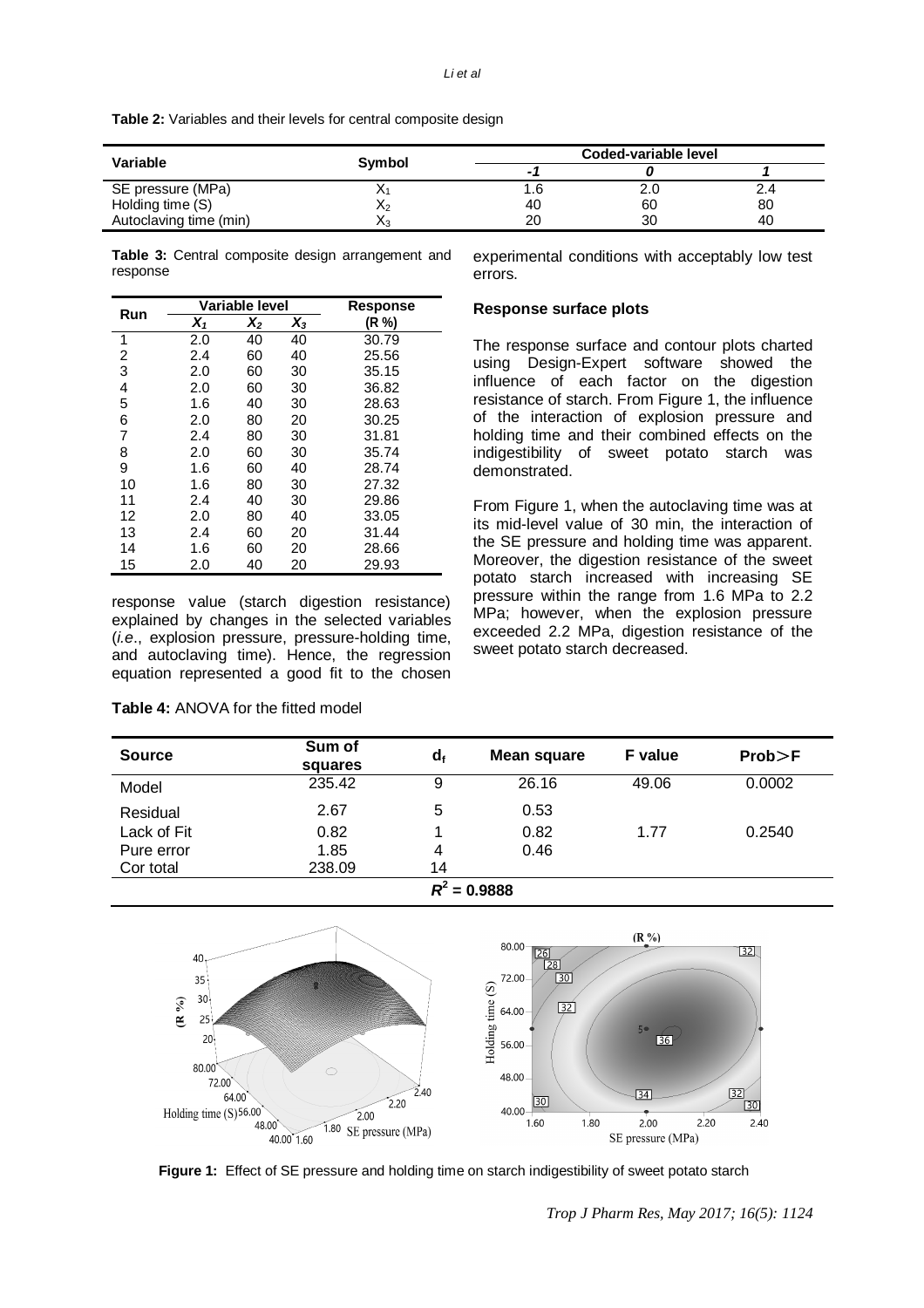### **Verification of the process**

Within the range of each selected factor, the optimum conditions of the resistant sweet potato starch were obtained according to the regression model and analysis by Design-Expert software. The optimum conditions were as follows: explosion pressure 2.1 MPa, pressure-holding time 56 s, and autoclaving time 26 min.

Under these conditions, the starch digestion resistance was  $37.73 \pm 0.86$  %, which was close to the predicted value of 38.21 %. This indicated that the model showed a good fit to reality and indicated its validity.

#### **Infrared scanning analysis**

The IR spectra of sweet potato starch, sweet potato starch pre-treated by SE technology, and resistant sweet potato starch (*R* = 37.73 %) are shown in Figure 2.

The primary characteristic peaks of the infrared spectra of the sweet potato starch treated by SE and autoclaving were basically coincident with each other and no new absorption peaks appeared. This suggested that no new groups were developed in the resistant starch treated by SE or autoclaving, so the chemical structures of those starches remained unchanged.

#### **Thermal characteristics**

The DSC curves of sweet potato starch, sweet potato starch pre-treated by SE technology, and resistant sweet potato starch (*R* = 37.73 %) are shown in Figure 3.



**Figure 2:** IR spectra of sweet potato starch samples. *Key: a = sweet potato starch; b = sweet potato starch pretreated by SE; c = resistant sweet potato starch*



**Figure 3:** DSC thermogramss of the starch samples. *Key: a = sweet potato starch; b = sweet potato starch pre-treated by SE; c = resistant sweet potato starch*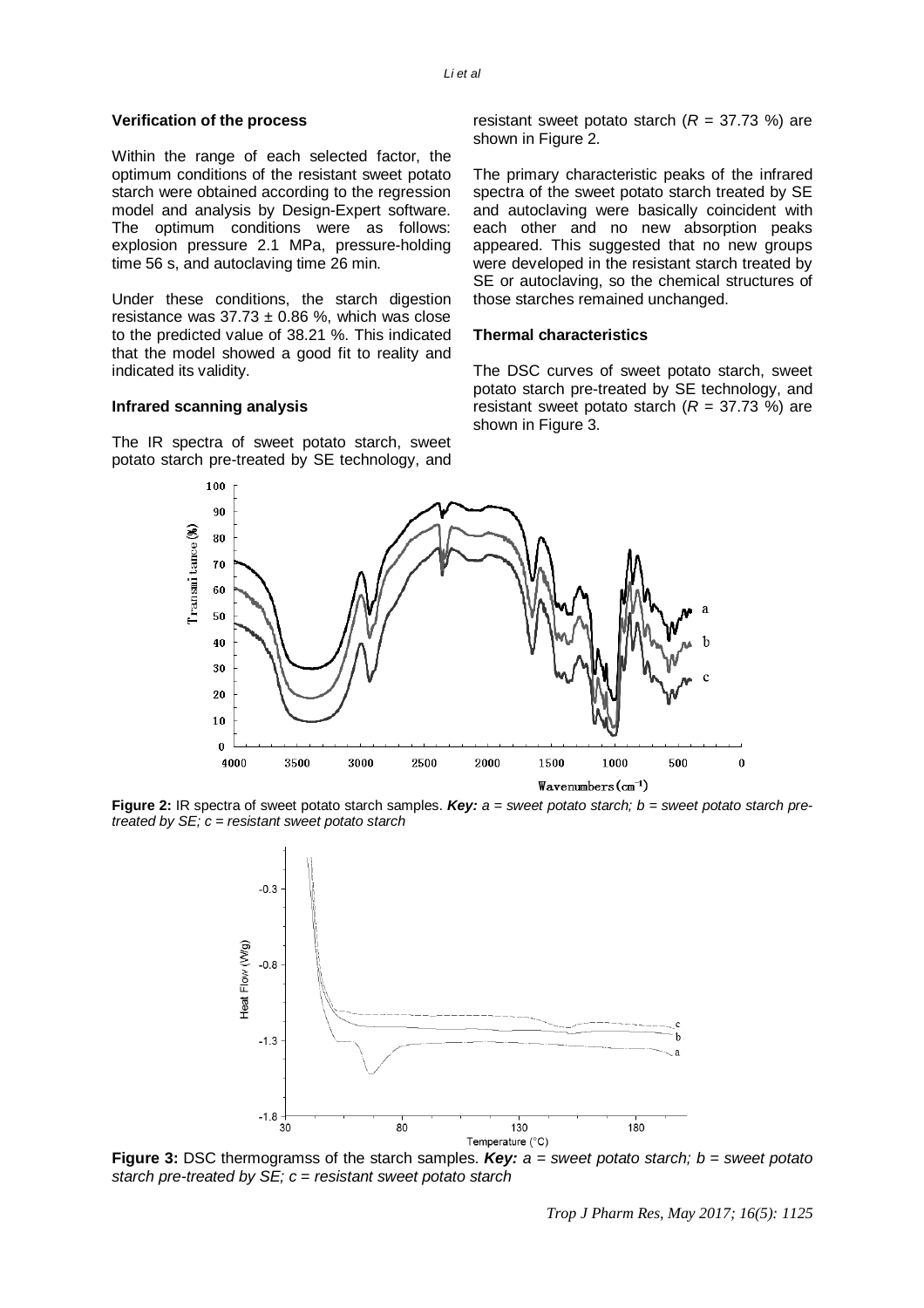The DSC curve of sweet potato starch exhibited a small endothermic peak at 70 °C and then tended to be steady within the range from 40 °C to and 190 °C; however, the DSC curve of the sweet potato starch specimen treated by the proposed SE technology was shown to have been linear and flat, without the presence of any endothermic peaks, which suggested that the starch specimen had been completely gelatinised. The resistant starch made by using SE exhibited a gelatinisation-induced endothermic peak at about 160 °C, which was caused by heat-absorption during the fusion of amylose crystals.

#### **Determination of** *in vitro* **digestion rate**

The *in vitro* digestion rates of sweet potato starch, sweet potato starch pre-treated by SE technology, and resistant sweet potato starch (*R* = 37.73 %) were investigated (Figure 4) with reference to fresh white bread as a benchmark. The *in vitro* digestion rate was defined as the percentage of starch hydrolysis at various times.

From Figure 4, the hydrolysis rates of sweet potato starch rapidly increased during the first 30 min and remained constant thereafter. The sweet potato starch could be hydrolysed to glucose by amylase.



Time (min)

**Figure 4:** *In vitro* starch hydrolysis rate of the starch samples. *Key:* a = sweet potato starch; b-fresh white bread; c = *sweet potato starch pre-treated by SE*; d = *resistant sweet potato starch*

The resistant sweet potato starch  $(R = 37.73 \%)$ showed slower absorption than sweet potato starch, fresh white bread, and sweet potato starch pre-treated by SE technology. The rate of hydrolysis of resistant sweet potato starch increased slowly, and continually, compared to that of other samples. After the sweet potato starch had been treated by the proposed SE technology and autoclaving, the combination of amylase and starch was hindered because crystal bundle structures of short-chain starch were formed in the starch molecules. Therefore, the digestive ability of the starch significantly decreased.

### **DISCUSSION**

Recent studies have shown that resistant starch cannot be digested by the small intestine and thus produce glucose, while part thereof can be fermented by intestinal microbial communities in the large intestine so as to produce multiple short-chain fatty acids which tend to improve the intestinal environment. Resistant starch, with its

extremely low heat content, plays a physiological function similar to that of dietary fibre (DF) when added to food as a low-heat-content additive. More importantly, resistant starch also has various functions including the regulation of blood sugar level and prevention of cardiovascular and cerebrovascular diseases, colon cancer, and colorectal cancer. Therefore, resistant starch exhibits more potential benefits to the health care profession than DF [12].

The internal structures of the starch granules were damaged after sweet potato starch was treated by use of the proposed SE technology. In addition, the molecular chains of the amylose were degraded, and expansion and fracture occurred in parts of the amylopectin crystals. Therefore, there was a larger amount of shortchain amylose and amylopectin present in the cooled starch samples, which was of benefit to the generation of SDS and RS. SDS can be digested slowly to release glucose at a constant rate so as to maintain a low risk of hypoglycaemia, while RS is only fermented by microorganisms in the large intestine to produce